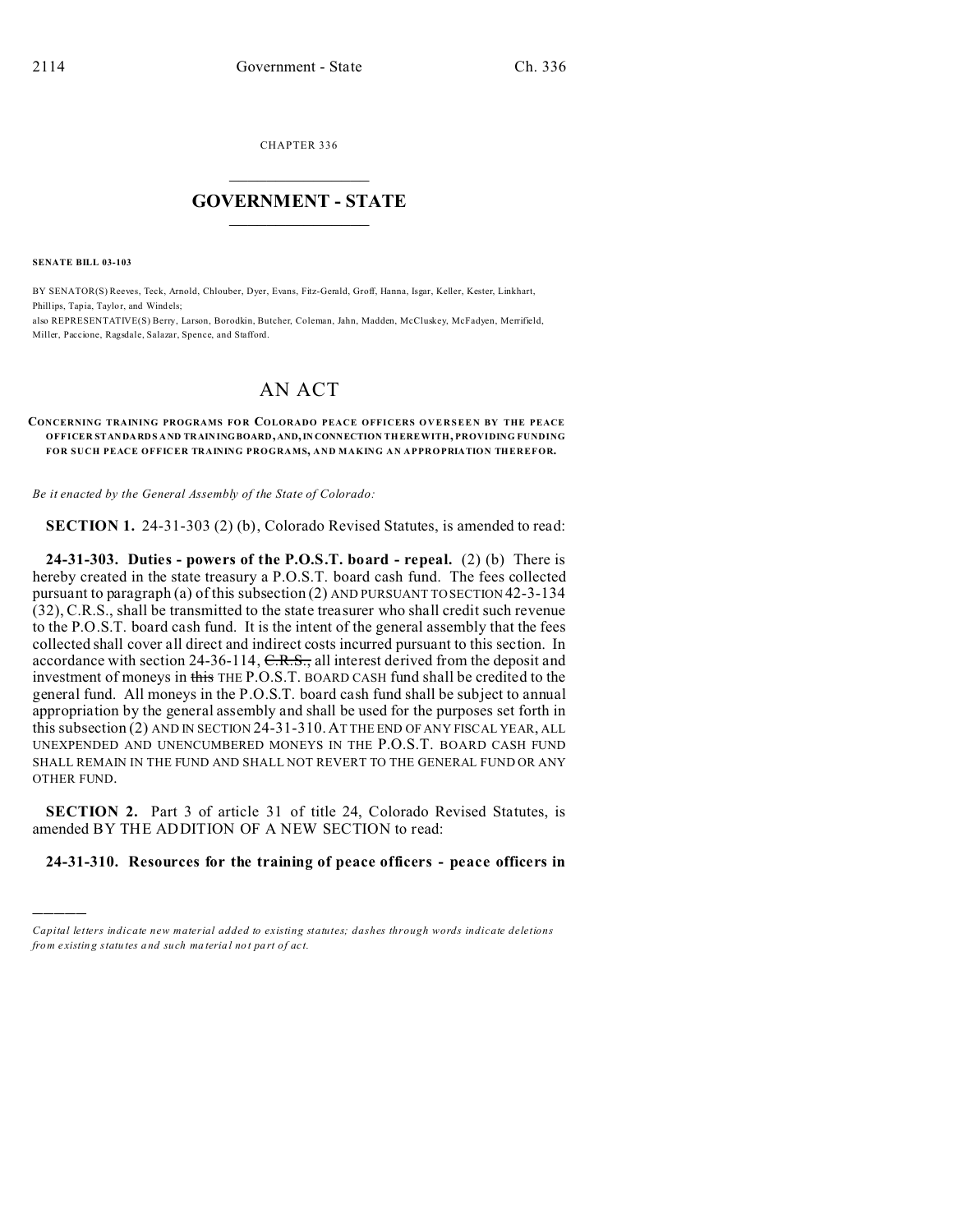**rural jurisdictions - legislative declaration.** (1) THE GENERAL ASSEMBLY HEREBY FINDS AND DECLARES THAT COLORADO PEACE OFFICERS RISK THEIR LIVES EVERY DAY IN THE NORMAL COURSE OF THEIR DUTIES. ON THE ROADS AND HIGHWAYS AND THROUGHOUT THE STATE, PEACE OFFICERS ARE EXPECTED TO MAKE QUICK AND DIFFICULT DECISIONS THAT CONCERN BOTH PUBLIC AND OFFICER SAFETY. THE GENERAL ASSEMBLY FURTHER FINDS AND DECLARES THAT GOOD TRAINING IS CRUCIAL FOR PEACE OFFICERS TO MAKE DECISIONS THAT ARE IN THE BEST INTERESTS OF THE HEALTH AND SAFETY OF THE CITIZENS OF COLORADO. THE GENERAL ASSEMBLY RECOGNIZES THAT THE P.O.S.T. BOARD OVERSEES PEACE OFFICER TRAINING PROGRAMS AND THAT IN THE PAST THE STATE HAS PROVIDED FUNDING FOR SUCH TRAINING PROGRAMS. THE GENERAL ASSEMBLY FURTHER RECOGNIZES THAT THE STATE HAS NOT PROVIDED FUNDING FOR PEACE OFFICER TRAINING PROGRAMS SINCE 1992, AND THAT THE LACK OF STATE FUNDING HAS HAD A SIGNIFICANT IMPACT ON THE TRAINING OF PEACE OFFICERS IN THE STATE. THEREFORE, IT IS THE INTENT OF THIS SECTION TO REIMPLEMENT STATE FUNDING FOR PEACE OFFICER TRAINING PROGRAMS AND TO ENABLE THE P.O.S.T. BOARD TO PROVIDE SUBSTANTIAL TRAINING FOR PEACE OFFICERS WHO SERVE THE CITIZENS OF COLORADO.

(2) THE MONEYS COLLECTED AND TRANSFERRED TO THE P.O.S.T. BOARD CASH FUND PURSUANT TO SECTION 42-3-134 (32), C.R.S., SHALL BE USED TO PROVIDE TRAINING PROGRAMS FOR PEACE OFFICERS, ESPECIALLY PEACE OFFICERS IN RURAL AND SMALLER JURISDICTIONS THAT HAVE LIMITED RESOURCES DUE TO THE SIZE OR LOCATION OF SUCH JURISDICTIONS. THE MONEYS SHALL BE USED AND DISTRIBUTED PURSUANT TO SUBSECTION (3) OF THIS SECTION.

(3) THE MONEYS COLLECTED AND TRANSFERRED TO THE P.O.S.T. BOARD CASH FUND PURSUANT TO SECTION 42-3-134 (32), C.R.S., SHALL BE USED AND DISTRIBUTED AS DETERMINED BY THE P.O.S.T. BOARD. THE MONEYS IN THE FUND SHALL BE USED TO PAY THE SALARY AND BENEFITS OF ANY EMPLOYEE HIRED BY THE DEPARTMENT OF LAW IN ORDER TO ADMINISTER THE PEACE OFFICER TRAINING PROGRAMS AND TO COVER ANY OTHER COSTS INCURRED BY THE P.O.S.T. BOARD IN CONNECTION WITH SUCH PROGRAMS. UNDER NO CIRCUMSTANCE SHALL GENERAL FUND MONEYS BEUSED TO COVER SUCH COSTS INCURRED BY THE DEPARTMENT OF LAW OR THE P.O.S.T. BOARD.

**SECTION 3.** 42-3-134, Colorado Revised Statutes, is amended BY THE ADDITION OF A NEW SUBSECTION to read:

**42-3-134. Registration fees - passenger and passenger-mile taxes - fee schedule for years of TABOR surplus revenue - refund - clean screen fund repeal.** (32) EFFECTIVE JULY 1, 2003, IN ADDITION TO ANY OTHER FEE IMPOSED BY THIS SECTION, THERE SHALL BE COLLECTED, AT THE TIME OF REGISTRATION, A FEE OF TWENTY- FIVE CENTS ON EVERY ITEM OF CLASS A, B, OR C PERSONAL PROPERTY REQUIRED TO BE REGISTERED PURSUANT TO THIS ARTICLE. NOTWITHSTANDING THE REQUIREMENTS OF SECTION 43-4-203, C.R.S., SUCH FEE SHALL BE TRANSMITTED TO THE STATE TREASURER WHO SHALL CREDIT THE SAME TO THE POLICE OFFICERS STANDARDS AND TRAINING BOARD CASH FUND, CREATED IN SECTION 24-31-303 (2) (b), C.R.S.; EXCEPT THAT COUNTY CLERKS AND RECORDERS SHALL BE ENTITLED TO RETAIN FIVE PERCENT OF THE FEE COLLECTED TO COVER THE CLERKS' EXPENSES IN THE COLLECTION AND REMITTANCE OF SUCH FEE. ALL OF THE MONEYS IN THE FUND THAT ARE COLLECTED PURSUANT TO THIS SUBSECTION (32) SHALL BE USED BY THE